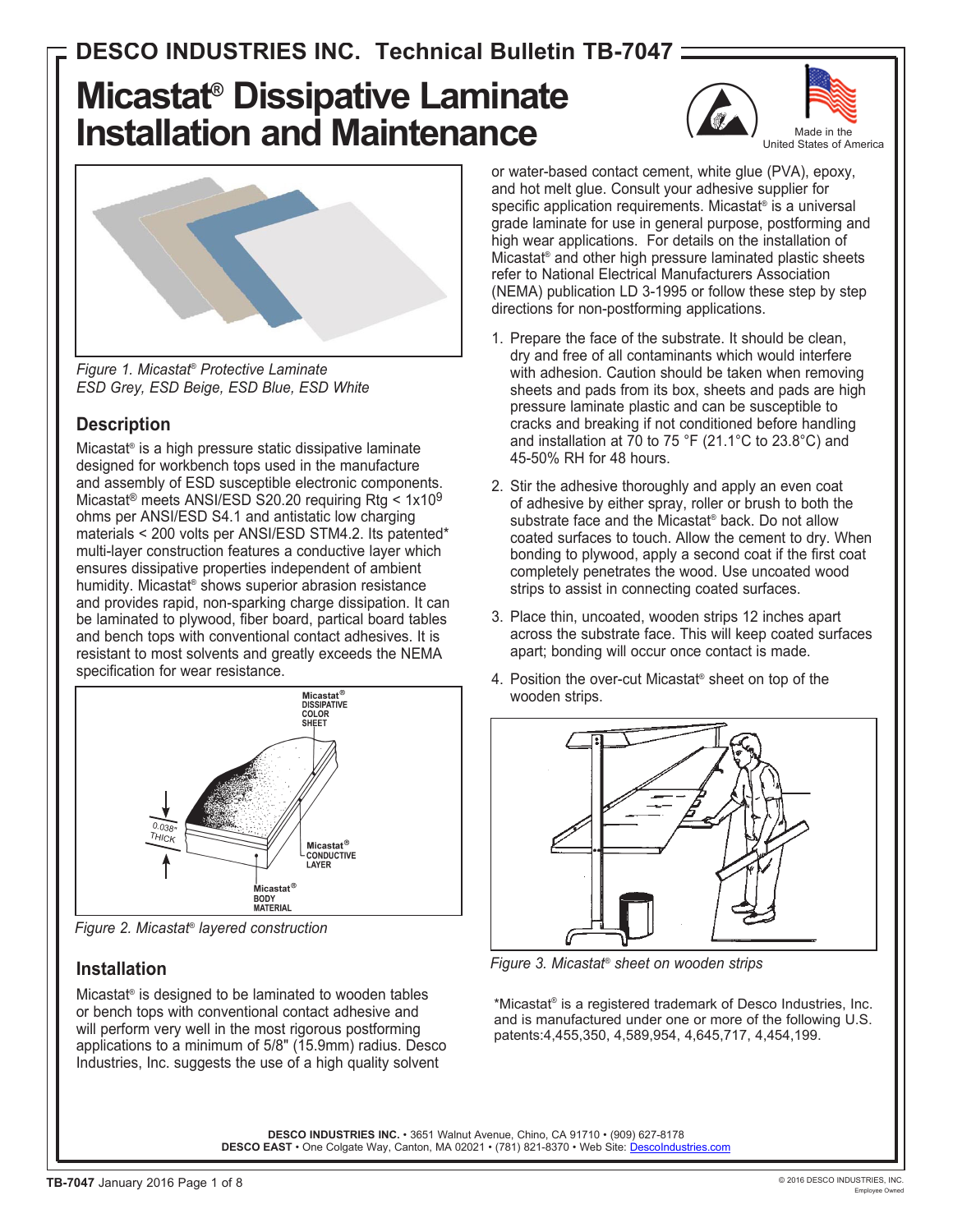- 5. Slowly remove strips of wood taking care to keep the Micastat® in position. The Micastat® should fall into position.
- 6. Push the laminate down with even hand pressure.
- 7. If the Micastat® falls out of position, squirt solvent (Desco Industries, Inc. recommends the use of ST102 solvent from Pionite) between the two surfaces and gently lift the Micastat® sheet up. Wait a minimum of 4 hours before reapplying another coat of adhesive, solvent must evaporate totally. Apply another coat of adhesive to both surfaces and reposition.
- 8. When Micastat® is in the correct position, seal the bond with a rubber "J" roller or a carpeted block and rubber mallet. Use either roller or block and mallet in a pattern that forces any air bubbles out from underneath laminate. If Micastat® sheet is oversized, sheet can now be trimmed with a router. After trimming, edges should be filed for a smooth splinter free edge.



*Figure 4. Wooden block and rubber mallet and "J" roller technique.*

Once installed, Micastat® must be grounded to ensure proper charge dissipation. Refer to general grounding guidelines on this page.

#### **Postforming Application**

When the universal grade Micastat<sup>®</sup> is exposed to a temperature of 325°F (165°C) it will soften momentarily, allowing a straight line bend to be made. This bend should be made quickly and uniformly and have a radius equal to or greater than 5/8" (15.9mm). The chemical change that takes place in this process cannot be reversed; Micastat® cannot be reheated. Proper postforming machinery and close attention to details such as time and temperature are essential for best results. Preinstallation storage conditions are critical to postforming performance.

For detailed postforming information please refer to NEMA publication LD 3-1995 or follow these general directions.

1. Micastat® should be conditioned at 70 to 75 °F (21.1°C to 23.8°C) and 45-50 percent relative humidity for 48 hours prior to postforming. Recommended postforming machinery includes Midwest Automation and Evans Rototorque.

- 2. The radiused edge of substrate must be smooth, rounded, and free of irregularities and loose particles.
- 3. Lead-in cracks may be minimized by ensuring a smooth cut on the edge of the laminate.
- 4. Always bond Micastat® to a suitable substrate such as medium to high density fiberboard, or particleboard. It should not be glued directly to plaster walls, gypsum wallboard, concrete, or metals.
- 5. Recommended adhesives include solvent or waterbased contact cement, white glue (PVA), epoxy, and hot melt glue. Consult your adhesive supplier for specific application requirements.
- 6. The use of a backing sheet is recommended to minimize warpage. The thickness of the backing sheet should be relatively equal to the thickness of the decorative laminate on the face of the assembly.
- 7. The decorative surface to be formed should be heated to a temperature of 325°F to 375°F (165°C to 190°C).
- 8. Heat the Micastat® "wings" only, to 325°F to 375°F (165°C to 190°C) with a Chomelux heater held 2" to 2.5" from the surface. Tempilaq® liquid temperature indicator or equivalent should be used to determine the temperature.
- 9. The desired heat-up rate of 325°F (165°C) should be one second for every 0.001" of thickness (i.e., 30 seconds for .028", 38 seconds for .038".
- 10. Forming should be accomplished within 5 seconds of achieving proper surface temperature.
- 11. Heat up rates of laminate are affected by thickness, color, and finish. Temperatures should be verified by temperature-indicating wax (Tempilaq®).
- 12. Let the Micastat® laminate cool for five to ten minutes under pressure.

#### **Fabrication Tips**

- 1. All saw blades and router bits used for cutting should be carbide tipped. Feed rate should be slow and tool speed should be high. To minimize the development of surface scratches caused by router bits, lubricating the laminate edge with a wax stick is recommended prior to tooling.
- 2. Inside corners of cutouts for electrical outlets, sinks, etc., should have a minimum radius of 1/8" (3mm) and should be filed smooth. This reduces the likelihood of stress cracks.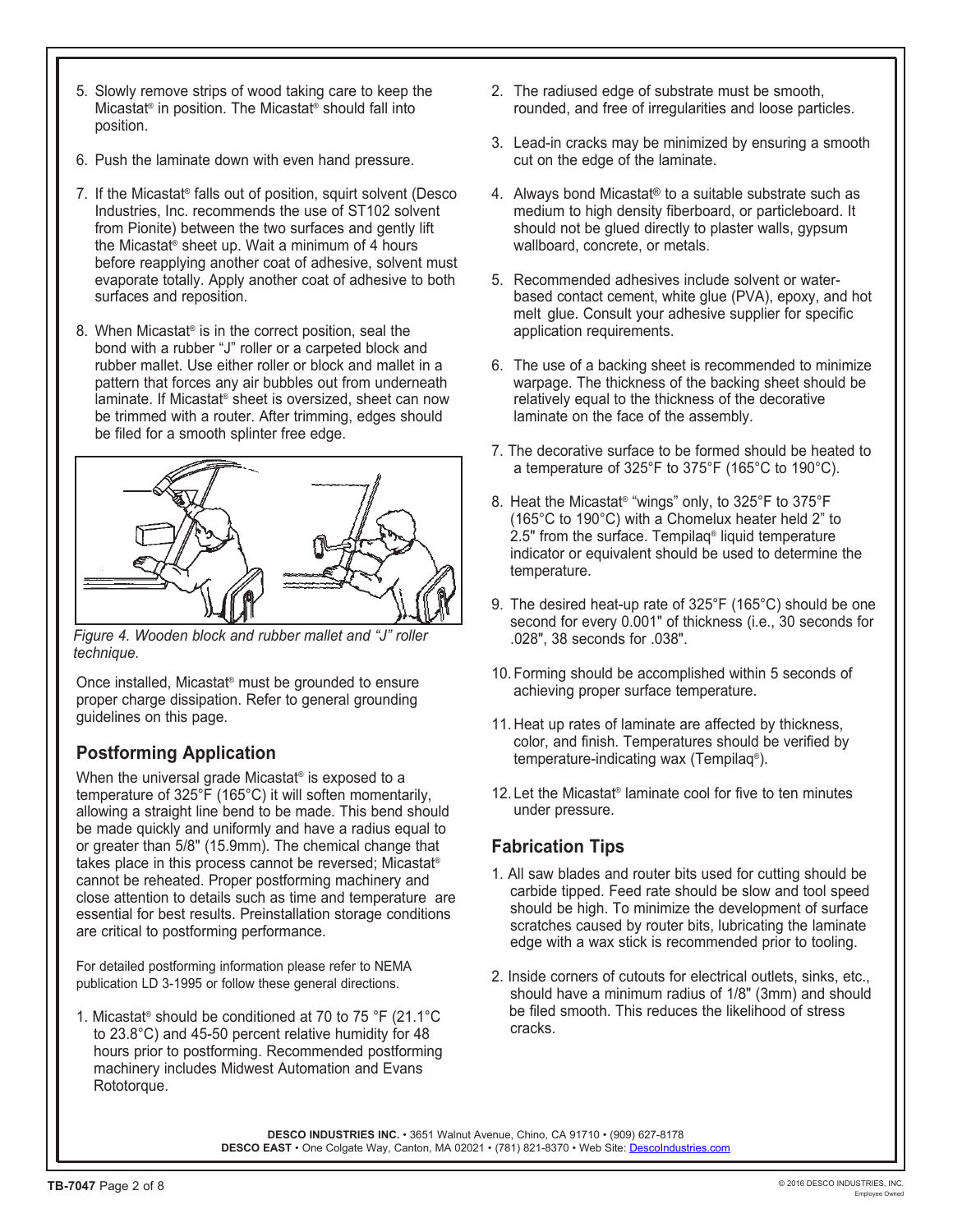- 3. All edges of laminate should be filed smooth with file direction towards substrate to help prevent stress cracks and to minimize chipping.
- 4. When nails or screws must be used, it is advisable to first drill an oversized hole through the laminate. This reduces the likelihood of stress cracks.
- 5. Micastat® is intended for interior use only, and should not be exposed to extreme humidity, continuous sunlight, or temperatures above 275°F (135°C) for extended periods of time.
- 6. Work surfaces must be grounded for proper static dissipation.

For more information on the characteristics of nonindustrial laminates related to end-user applications please refer to National Electrical Manufacturers Association, publication LD 3-1995. The address for NEMA is:

NEMA 1300 North 17th Street, Suite 1847 Rosslyn, Virginia 22209

Phone: 703-841-3200 Web: [www.nema.org](http://www.nema.org)

Once installed, Micastat® must be grounded to ensure proper charge dissipation. See below.

#### **General Grounding Guidelines**

- 1. When grounding Micastat®, it is essential to make intimate contact with the conductive layer which is directly below the dissipative, color layer. See the diagram on page 1 showing the multi-layered construction.
- 2. For proper and safe ESD protection, the grounding wire must be tied directly to and at the same potential as the facility power ground or "green wire" ground. A typical "green wire" ground if properly wired is the screw of a switch or outlet cover plate.
- 3. If power is to be used at the ESD protected workstation, per ANSI/ESD S20.20 paragraph 5, a Ground Fault Circuit Interrupter (GFCI) is recommended.
- 4. Test all workstation grounds for proper resistance to ground. See Desco's Technical Bulletin [TB-2007](http://documents.desco.com/pdf/TB-2007.pdf) for a complete discussion of grounds as used in the U.S. For information on instruments and procedures for the proper testing of grounds we recommend that you contact ECOS Electronics, 205 Harrison Street, Oak Park, IL 60304, (708) 383-2505, Fax (708) 383-2137.



*Figure 5. Outlet plate with "green wire" ground*

5. The selection of ground cords is intimately related to the organization's material handling procedures. It is important for a user to be familiar with his/her own organization's grounding specifications and ESD procedures prior to selecting ground cords. See paragraph 2 in Cautions section of this Technical Bulletin.

#### **Grounding Methods for Installed Sheet Goods**

Desco Industries, Inc. offers two styles of ground systems that will ground your static dissipative laminate worksurface: Laminate Grounding System and Flush Mount Laminate Ground Insert. These ground assembly kits are for use when the laminate sheet is installed on a wooden workbench top.

1. The Laminate Grounding System contains all the items needed to properly ground a permanently installed Micastat® top. This includes a 10 foot grounding wire terminated with a one megohm resistor and No. 10 ring terminal and a grounding bolt complete with single wrist strap banana jack connection terminal.



*Figure 6. Installation of the Laminate Grounding System.*

2. The Flush Mount Laminate Ground Insert with Bench is also available without a dual wrist strap ground sold as an Flush Mount Inserts. Both the Flush Mount Inserts and Flush Mount Laminate Ground Insert can be easily installed with our Drill Kit.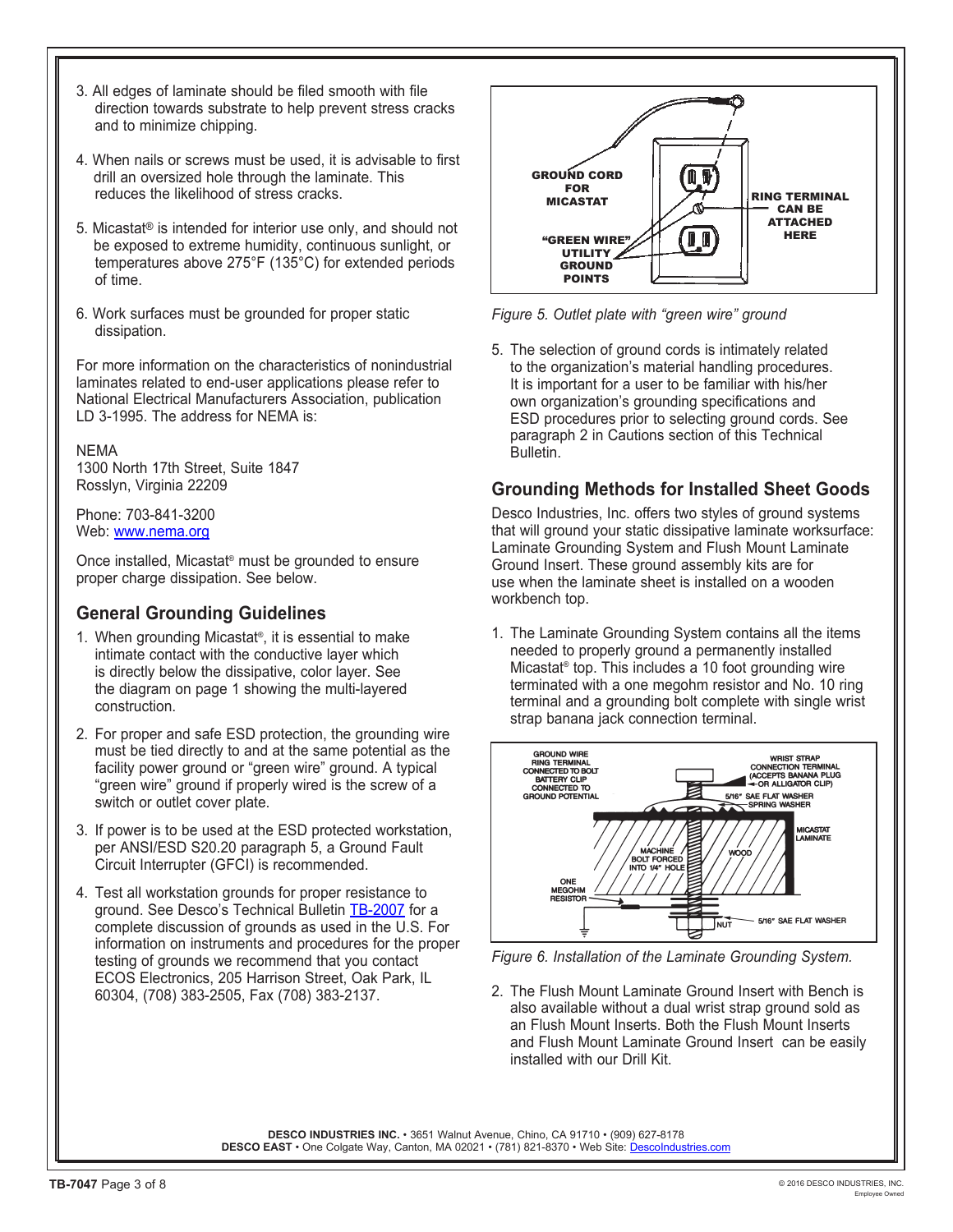

*Figure 7. Component Parts and Installation of the Flush Mount Inserts and the Flush Mount Laminate Ground Insert.*

#### **Installing the Flush Mount Insert Ground System**

The following instructions are based on a top with a thickness of 1-1/4" (30mm) tops.

2.1. Using the Flush Mount Drill Tool:



*Figure 8. Drill Tool.*

- a. Set the 7/32" (5.5mm) drill bit and adjustable counterbore so that the 7/32" (5.5mm) bit will drill clear through the work surface.
- b. Set the drill stop so the drilling depth of the 1/2" (12mm) counterbore is .200" (5.1mm) (+.000" - .010")
- 2.2. Using the drill kit as adjusted above, position drill bit on the top of the worksurface at the point you want to install the flush mount insert.
- 2.3. Drill perpendicular from the top surface straight into the work surface until the drill stop touches the laminate surface. This should be at a depth of .200" (5.1mm).
- 2.4. Using the 7/32" (5.5mm) pilot hole on the bottom of the work surface drill a 1 1/2" (37mm) diameter

counterbore 5/8" (16mm) deep, of no more than 1/2 the thickness of the worksurface.

- 2.5. Seat the 8-32 cap screw through the brass insert so that it sits flat with the top of the insert.
- 2.6. Push the cap screw and brass insert assembly into the 1/2" (12mm) diameter hole on top of the worksurface. Attach and tighten the 8-32 nut until the brass insert is flush with the laminate surface.
- 2.7. Remove the 8-32 nut and install the flat washer, ring terminal and 8-32 nut as shown above. The ring terminal is for a ground wire attachment.
- 2.8. Using approximately 22 gauge wire, crimp the supplied ring terminal to the wire and secure it to the 8-32 cap screw using the 8-32 nut. Attach the unterminated wire end to a building ground. THE MICASTAT® WORKSURFACE IS NOW GROUNDED. Recommended practice per ANSI/EOS/ESD S6.1-1991 is no resistor between the common point ground terminal and a worksurface, floor mat, or shelving.
- 2.9. FOR INSTALLING dual wrist strap ground included. Place the Bench Mounted Ground Wire at the position desired to install, screw in place using enclosed screws.
- 2.10. Using the ground wire from the Bench Mounted Ground Wire, cut the length of the ground cord so that it will reach from the Bench Mounted Ground Wire to the underside of the worksurface at the 8-32 screw. Crimp the extra ring terminal to the end of the wire and bolt it to the underside of the work surface using the 8-32 cap screw and nut.
- 2.11. Using the remaining wire cut from the Bench Mounted Ground Wire, attach the ring terminal end to the 8-32 cap screw and nut. Using the ring terminal enclosed, terminate the other end to a ground source. This will GROUND both the Micastat® top and the dual wrist strap ground.

#### **Grounding Method for Continuous Monitors**

#### **Materials Needed for Dual Operator and Dual Wire Monitors:**

- 2 ea. Flush Mount Laminate Ground Insert
- 1 ea. Installation Tool for Flush Mount Insert
- 1. Install the Flush Mount Inserts first. It is recommended to install one in the right back corner and the other in the left back corner of the Micastat® laminated bench top.
- 2. Once both inserts are installed, cut the ground cord supplied with the monitor into two pieces; make sure that the tinned end is long enough to connect from the monitor to one of the flush mount terminals located under the bench.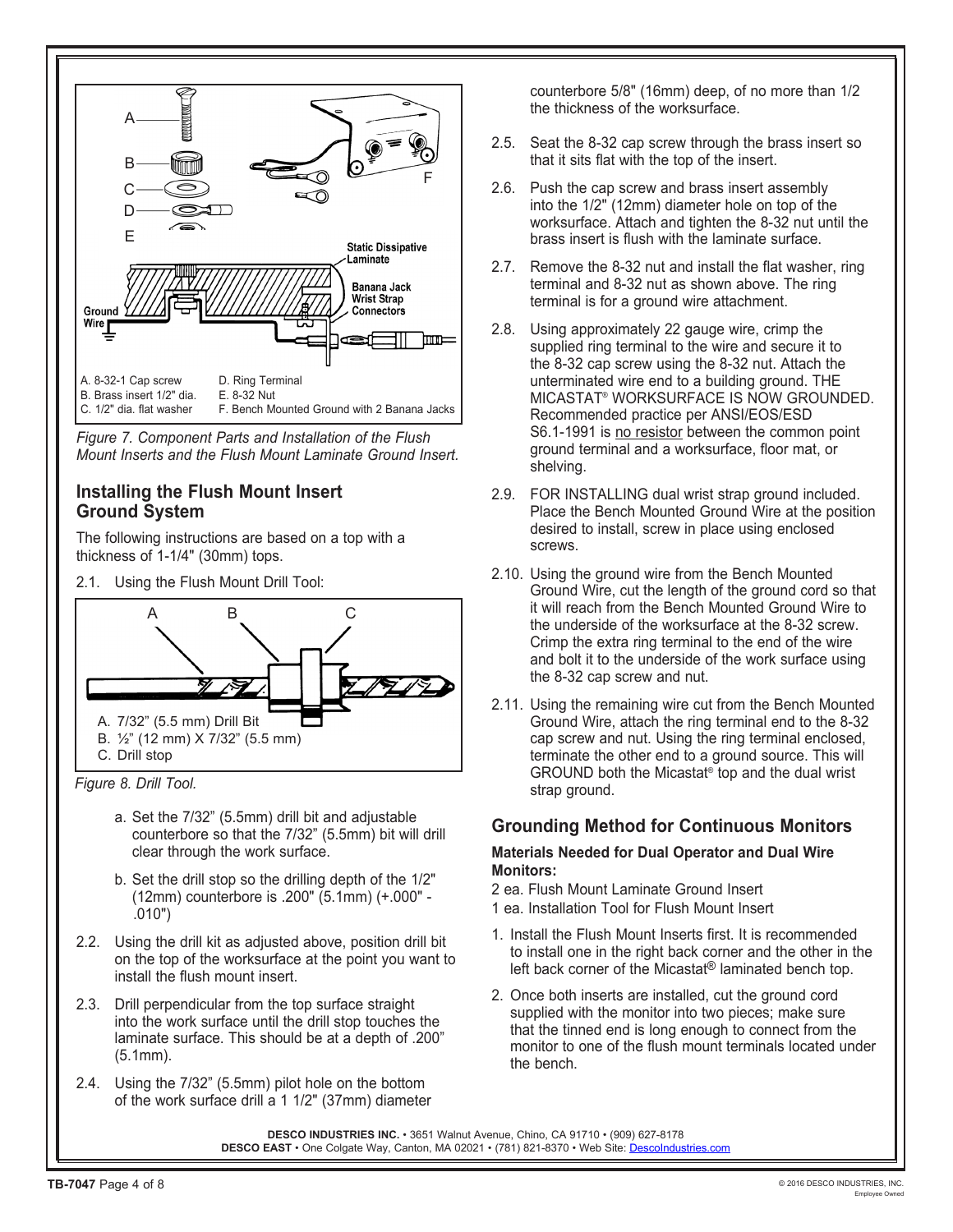3. The remaining wire can then be used to connect the other flush mount terminal to ground using the supplied ring terminal. The shrouded molded end can then be cut off.

When complete, one flush mount terminal will connect the Micastat® laminate to ground, while the other will connect it to a monitor. The monitor then monitors the ground connection between the two inserts, and since Micastat® is the only ESD laminate made with a physical uniform ground layer, it will monitor the entire Micastat<sup>®</sup> surface ground. The wires will stay under the bench, maximizing the usable space on the bench top.

#### **Materials Needed Mini Workstation Monitor:**

- 2 ea. Flush Mount Laminate Ground Inserts
- 1 ea. Installation Tool for Flush Mount Insert
- 1 ea. 10mm Socket and Rivet (100 per pack)
- 2 ea. 8-32 button cap screws
- 1. Install the Flush Mount Inserts in the snap pattern for the monitor.
- 2. Once installed, remove the 8-32 taper head screw supplied.
- 3. Place a 10mm snap socket on top of the installed Flush Mount Laminate Ground brass insert.
- 4. Screw the 10mm snap socket into place on the insert using an 8-32 button cap screw.
- 5. Do this for both inserts and snap attach the Mini Monitor into place; it is now grounded to and monitoring the Micastat®.

#### **Grounding Method for Micastat® Pads**

Micastat® Pads have the same dissipative characteristics as Micastat® Sheet. The pads have pressure sensitive adhesive on the underside for rapid and secure installation. They are packed complete with an installed, 10mm (.395") snap socket and a Common Point Ground Cord. The Common Point Ground provides banana jack receptacles for two wrist straps.

1. Remove the protective carrier from the pressure sensitive adhesive. Lay the Micastat® Pad in position and snap on





the ground cord. Bring the other end of the ground cord to a "green earth ground" and attach it using the ring terminal. A suggested "green earth ground" is the center screw of a standard outlet. Testing is recommended to ensure that the screw is properly grounded. If there is excess wire you may want to cut and strip the ground wire to a shorter length and attach it with another ring terminal, which is included with each ground cord.

#### **Cautions**

1. Only one (1) groundable point should exist on any ESD protective work surface or floormat. ESD protective workstation components, such as work surfaces, should never be grounded in series (daisy chained).



*Figure 10. Work surfaces should NEVER be daisy chained.*

- 2. The Common Point Ground Cord shipped with the Micastat® Pad has a 1 Megohm resistor. A non-resistor Common Point Ground Cord, may be purchased separately.
- 3. The ESD-S1-1 Standard calls for a 1 megohm current limiting resistor in the wrist straps used with an ESD protective work surface such as Micastat® Pads or **Sheets**
- 4. ESD Handbook TR20.20 worksurface 5.3.1.9.3 High Pressure Laminates. These materials are rigid and are applied to a substrate, typically with adhesive systems. The majority of these materials follow the multi-layer description above. There are, however, some types that are basically homogeneous in construction.

Because the electrical properties of many high pressure laminates have some degree of humidity dependence, all high pressure laminate materials should be carefully tested for adequate performance at low humidity prior to selection and installation.

Multi-layer Micastat® with conductive layer is not homogenous and is not humidity dependent.

#### **Testing**

There are two types of tests for monitoring Micastat<sup>(8)</sup> surface electrical characteristics. One type of test is Rtg - Resistance to Ground (see Figure 7). In this test you measure the resistance of the laminate surface to the installed ground bolt.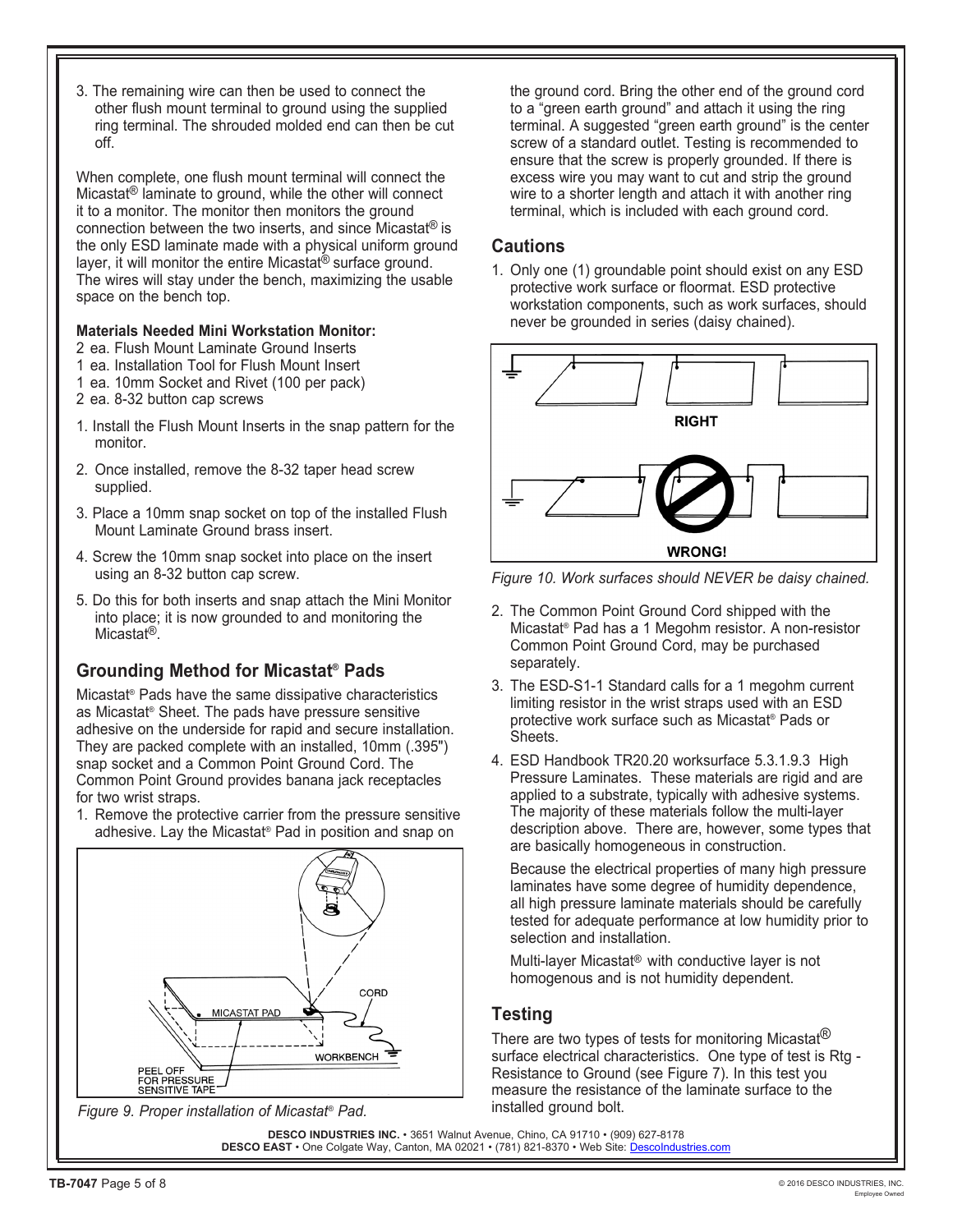A second type of test is Rp (Resistance, Point to Point). Here you measure the resistance from one 2.27kg. probe to another 2.27kg. probe; see probe test positions A, B, C, and D in Rp test diagram, Figure 13. This is the test that is more often used in the laboratory to determine Micastat® compliance with electrical specifications.

#### **Resistance To Ground (Rtg):**



*Figure 11. Electrode positions on surface of pad, Rtg test.*

1. Locate the five electrode positions, as described below, to be used on the Micastat® surface in relationship to the installed ground bolt (or snap on the Micastat® Pad). Use the relative positions shown above.

A - At least 50 mm from any surface edge and 75 mm from the ground bolt.

B, C & D - The furthest corners from the ground bolt and 50 mm from any surface edge.

- E The geometric centre of the surface.
- 2. Disconnect the surface to be tested from its normal ground connection.
- 3. Connect one black lead to the meter and the other end of this lead to the 2.27 kg electrode.



*Figure 12. Proper connection of leads.*

- 4. Connect the other black lead to the meter and the groundable point on the mat.
- 5. Place the electrode at position A on the mat (see the Rtg diagram) and set the meter selector switch to 100V.
- 6. Push on On/Off button, wait 15 seconds and then record the reading in ohms.
- 7. Release the On/Off button. Move the electrode to each of the other four positions on the surface and repeat the test.
- 8. Average the results of the five readings to obtain an average measurement of the resistance of surface to ground.

### **Resistance Point to Point (Rtt):**



*Figure 13. Electrode positions on surface of pad, Rtt test.*

- 1. Locate the four pair of electrode positions to be used approximately as shown in the Rtt test diagram above. Position electrodes at least 250 mm apart and not less than 50 mm from any edge.
- 2. Disconnect the surface to be tested from its normal ground connection.
- 3. Connect one end of the black lead to the meter. Connect the other end of this lead to either one of the electrodes. It does not matter which lead is connected to which weighted electrode.
- 4. Connect the other lead to the meter. Connect the other end to the other weighted electrode.
- 5. Place the electrodes in position A as shown in Rtt test diagram (Fig. 9). Set the meter selector switch to 100V.
- 6. Push the On/Off button, wait 15 seconds and then record the reading in ohms.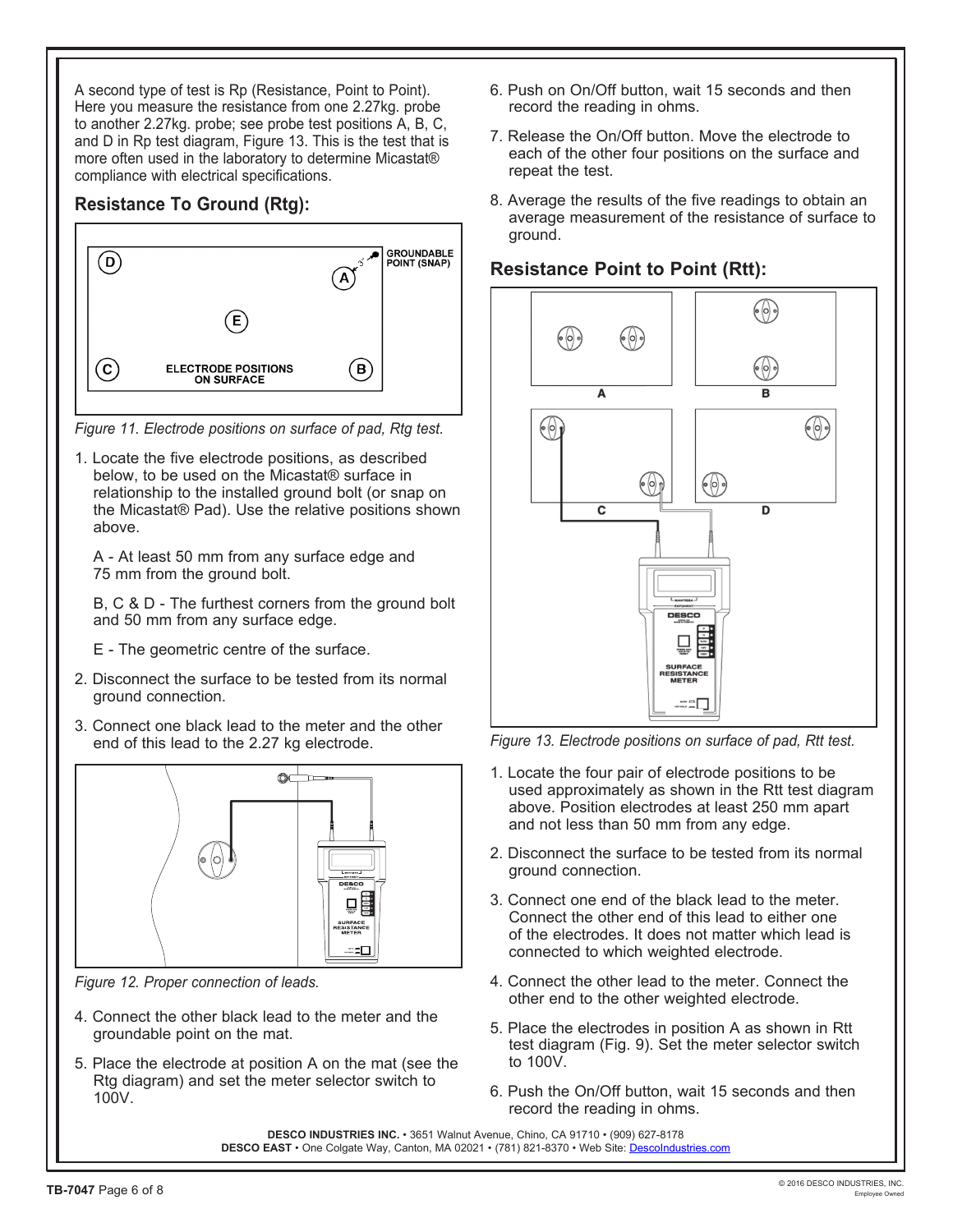- 7. Release the On/Off button. Move the electrode to each of the other three positons on the surface and repeat the test.
- 8. Average results of the four readings to obtain an average measurement of the resistance of the surface between two points.

#### **Maintenance**

- 1. It is important to store Micastat® laminate sheets at the same relative humidity as the material to which it will be bonded. This will prevent a moisture imbalance in application.
- 2. Micastat® may swell slightly if a damp object is kept in continuous contact with the surface for more than 12 hours. This is normal; the swelling will disappear soon after the damp object is removed.
- 3. Micastat® may be cleaned with Reztore® Antistatic Surface and Mat Cleaner, Item No. 71021 or any household soapsolution. Be careful that household soaps do not leave an insulative layer behind. This will reduce electrical properties. Difficult stains may be removed with organic solvents such as acetone, alcohol, methyl ethyl ketone (MEK) or paint thinner.

#### **Limited Warranty, Warranty Exclusions, Limit of Liability and RMA Request Instructions**

See Desco Industries Inc. Warranty <http://www.descoindustries.com/Warranty.aspx>

#### **RoHS 2, REACH, and Conflict Minerals Statement**

None of the RoHS 2 restricted materials or REACH substances of very high concern as of 2015/12/17, or Conflict Minerals are intentionally added in manufacturing this product. Ref: European Union Directive 2011/65/EU and Regulation (EC) No. 1907/2006/CE. See Desco Limited Warranty at [DescoIndustries.com.](http://www.descoindustries.com/Warranty.aspx)

"It should be understood that any object, item, material or person could be a source of static electricity in the work environment. Removal of unnecessary nonconductors, replacing nonconductive materials with dissipative or conductive materials and grounding all conductors are the principle methods of controlling static electricity in the workplace, regardless of the activity." [ESD Handbook TR 20.20 section 2.4]